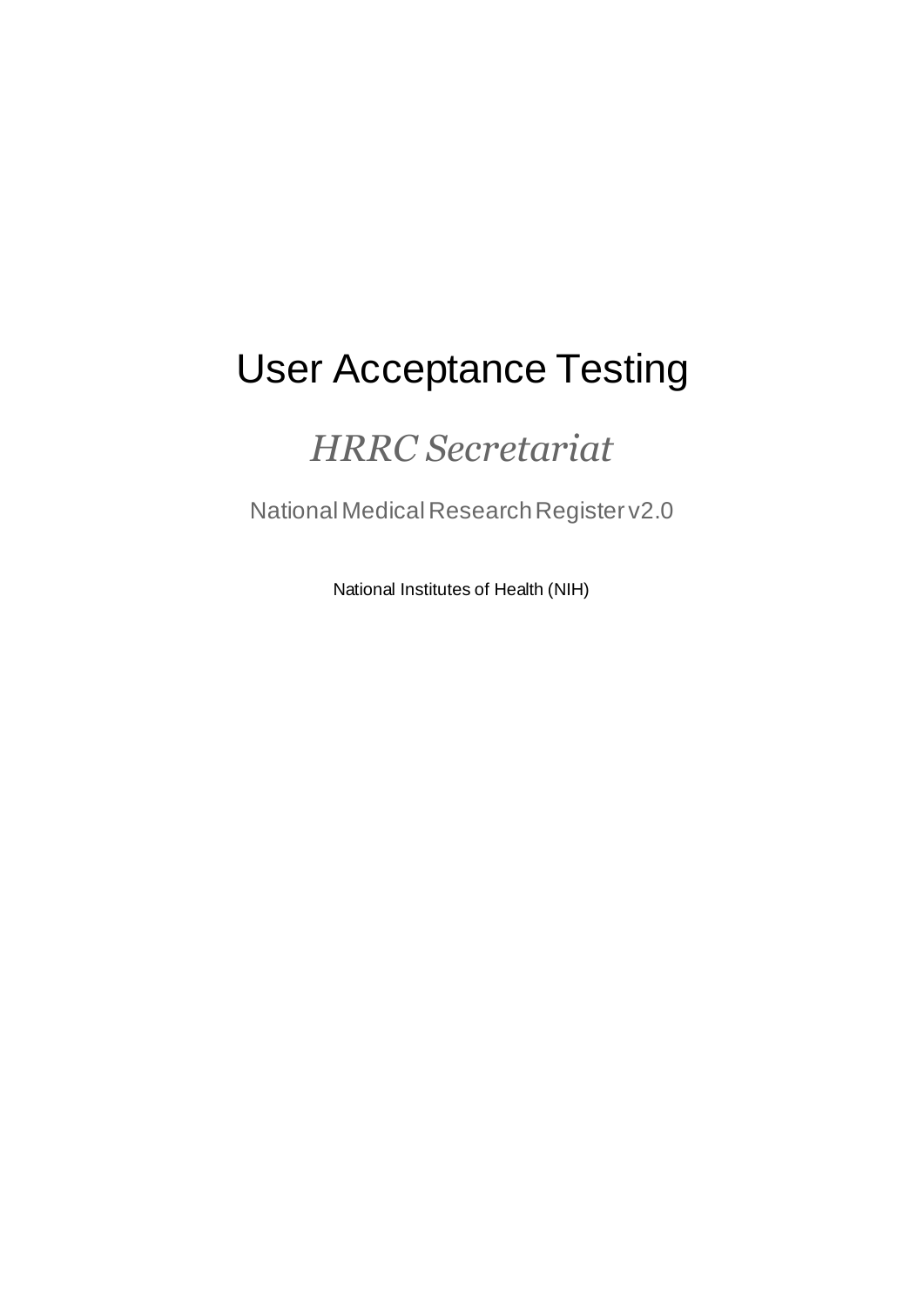### **1.0 – Flows & Functions for HRRC Secretariat**

#### **1.1 - As Secretariat**

#### **1.1.1 Submission Processing**

- 1. Go to the url [https://nmrr.gov.my](https://nmrr.gov.my/)
- 2. Login as necessary individuals with an assigned role as HRRC Secretariat and go to the Approval page located at the left side.



3. Secretariat should be able see all submissions under the assigned secretariat.

| Keyword | Search NMRR ID, Research ID or Title of the Submission |                    |       | <b>Status</b><br>Select All |                          |               |  |
|---------|--------------------------------------------------------|--------------------|-------|-----------------------------|--------------------------|---------------|--|
| EXCEL   | PDF<br>Show 10                                         | entries<br>$\sim$  |       |                             |                          |               |  |
| #       | <b>Research ID</b>                                     | <b>NMRRID</b><br>٠ | Title | <b>Status</b>               | <b>Day To Submission</b> | <b>Action</b> |  |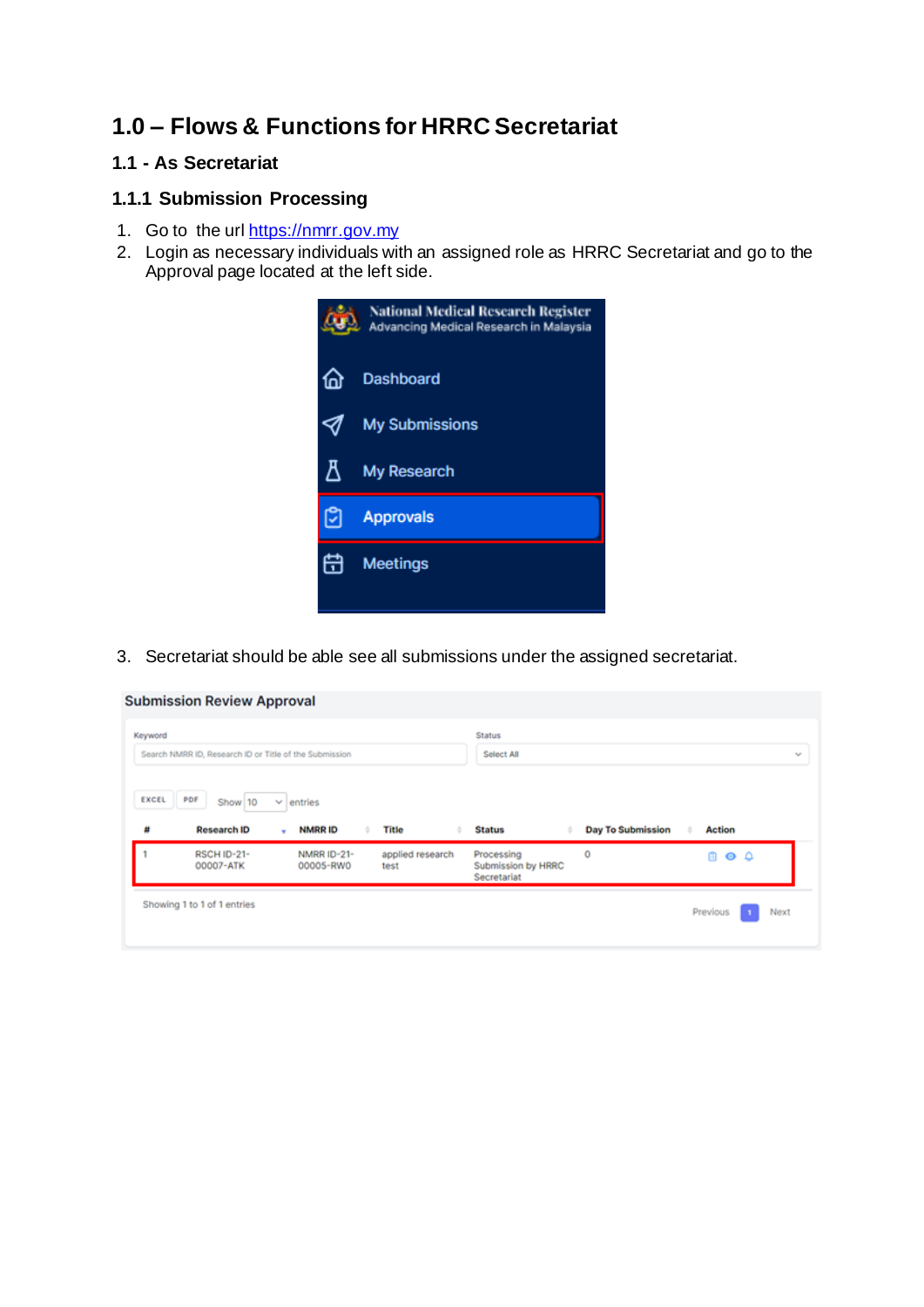4. Click on the view data (eye icon) to go into that submission details, notification (bell icon) to go into the email notification history. To further process the submission, go into the Processing Submission page (paper icon).

| Keyword<br>Search NMRR ID, Research ID or Title of the Submission |                    |              | <b>Status</b><br>Select All |                          |               |  |
|-------------------------------------------------------------------|--------------------|--------------|-----------------------------|--------------------------|---------------|--|
| EXCEL<br>PDF                                                      |                    |              |                             |                          |               |  |
| Show 10                                                           | entries<br>v       |              |                             |                          |               |  |
| <b>Research ID</b><br>Ħ                                           | <b>NMRRID</b><br>٠ | <b>Title</b> | <b>Status</b>               | <b>Day To Submission</b> | <b>Action</b> |  |

5. Click on the "Create Review" button at the top right page to create a new review revision sheet and a review revision should be created as below. Decision History detail also can be seen at the bottom part of the page.

| <b>APPLIED RESEARCH TEST</b> | <b>Processing Submission</b><br>Research ID RSCH ID-21-00007-ATK<br>NMRR ID NMRR ID-21-00005-RW0<br>Status Processing Submission by HRRC Secretariat | Protocol ID -              | Last updated on Sep 06, 2021 |                         | <b>Create Review</b>                |
|------------------------------|------------------------------------------------------------------------------------------------------------------------------------------------------|----------------------------|------------------------------|-------------------------|-------------------------------------|
|                              | <b>Review Revisions</b>                                                                                                                              |                            |                              |                         |                                     |
| EXCEL<br>#                   | PDF<br>Show 10<br>entries<br>v<br><b>Revision ID</b>                                                                                                 | <b>Secretariat</b>         | <b>Created Date</b>          | <b>Action</b>           |                                     |
|                              |                                                                                                                                                      | No data available in table |                              |                         |                                     |
|                              | Showing 0 to 0 of 0 entries                                                                                                                          |                            |                              | Previous                | Next                                |
|                              | <b>Decision History</b>                                                                                                                              |                            |                              |                         |                                     |
| a.                           | APPROVER NAME                                                                                                                                        | DECISION                   |                              | <b>DECISION</b><br>DATE | <b>APPROVAL</b><br><b>AUTHORITY</b> |
| ٠                            | Dr Asyraf Syahmi Bin Mohd Noor                                                                                                                       | <b>Initial Submission</b>  |                              | 2021-09-06              | Investigator                        |

……………………………………………………………………………………………………………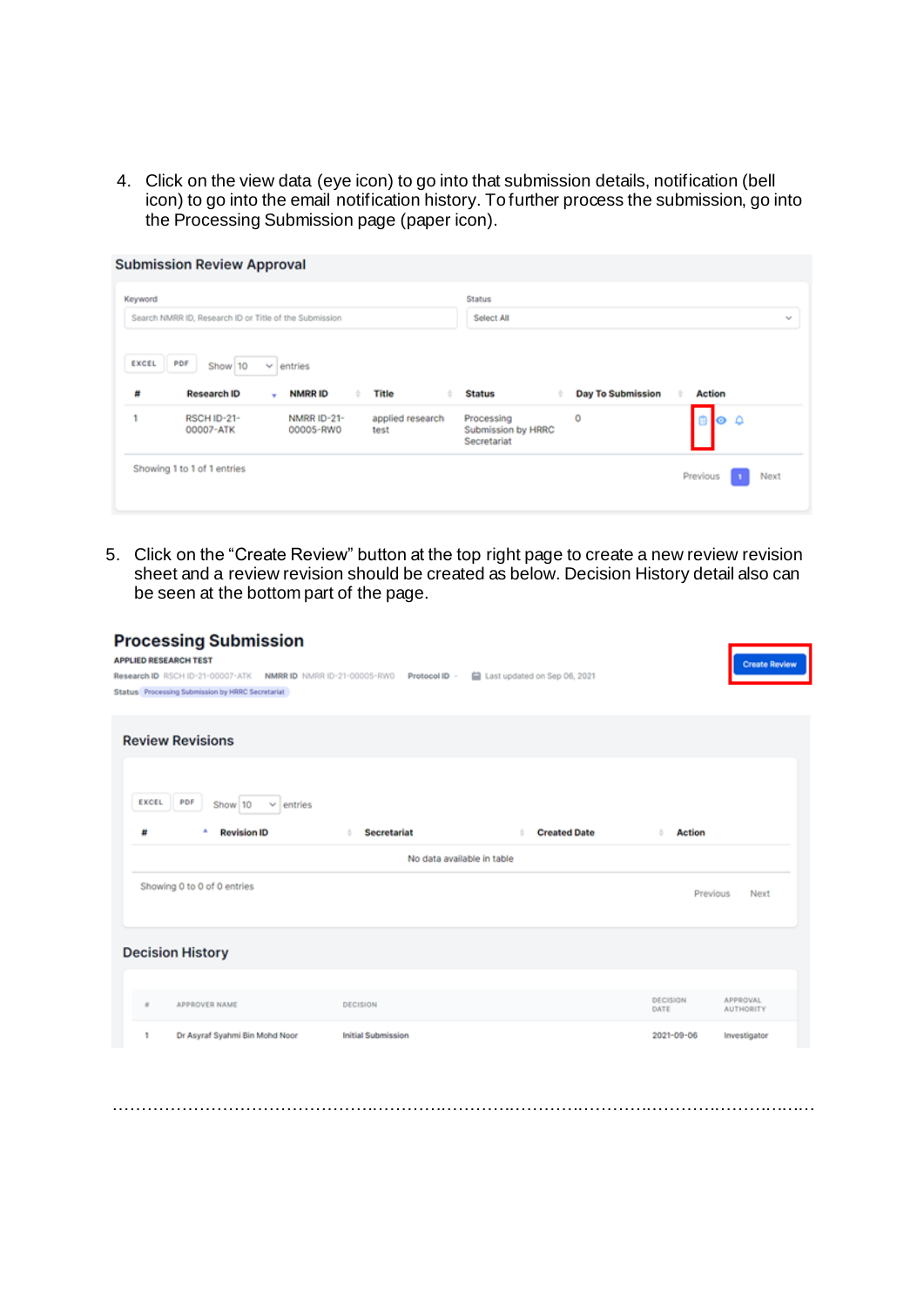For processing of the submitted revision, the previous Review Revision will be available to be viewed. (Secretariat needs to create a new Review Revision template each time for a new revision submission)

| <b>Processing Submission</b><br><b>APPLIED RESEARCH TEST</b><br>Research ID RSCH ID-21-00007-ATK<br>NMRRID NMRR ID-21-00005-RW0<br>Status Processing Submission by HRRC Secretariat | Protocol ID -           | Last updated on Sep 06, 2021 | <b>Create Review</b> |
|-------------------------------------------------------------------------------------------------------------------------------------------------------------------------------------|-------------------------|------------------------------|----------------------|
| <b>Review Revisions</b>                                                                                                                                                             |                         |                              |                      |
| PDF<br>EXCEL<br>Show 10<br>$\vee$ entries<br><b>Revision ID</b><br><b>Secretariat</b><br>爵                                                                                          |                         | <b>Created Date</b>          | <b>Action</b>        |
| REV ID-21-00020-TQS                                                                                                                                                                 | <b>HRRC</b> Secretariat | 07-09-2021                   | Ĥ.<br>⊛              |
| Showing 1 to 1 of 1 entries                                                                                                                                                         |                         |                              | Previous<br>Next     |
| <b>Decision History</b>                                                                                                                                                             |                         |                              |                      |

6. Click on the view data (eye icon) to go into the submission details. To access the checklist and decision selection , go to the Review Checklist Completion (paper icon)

| <b>Processing Submission</b><br>APPLIED RESEARCH TEST                                                                              |                                         | <b>Create Review</b> |
|------------------------------------------------------------------------------------------------------------------------------------|-----------------------------------------|----------------------|
| Research ID RSCH ID-21-00007-ATK NMRR ID NMRR ID-21-00005-RW0<br>Protocol ID -<br>Status Processing Submission by HRRC Secretarial | Last updated on Sep 06, 2021            |                      |
| <b>Review Revisions</b>                                                                                                            |                                         |                      |
| PDF<br>EXCEL<br>Show 10<br>$\vee$ entries.                                                                                         |                                         |                      |
| <b>Revision ID</b><br>Secretariat<br>₩<br>REV ID-21-00020-TQS<br><b>HRRC</b> Secretariat<br>٠                                      | <b>Created Date</b><br>$07 - 09 - 2021$ | Action               |
| Showing 1 to 1 of 1 entries                                                                                                        |                                         | Previous<br>Next     |
| <b>Decision History</b>                                                                                                            |                                         |                      |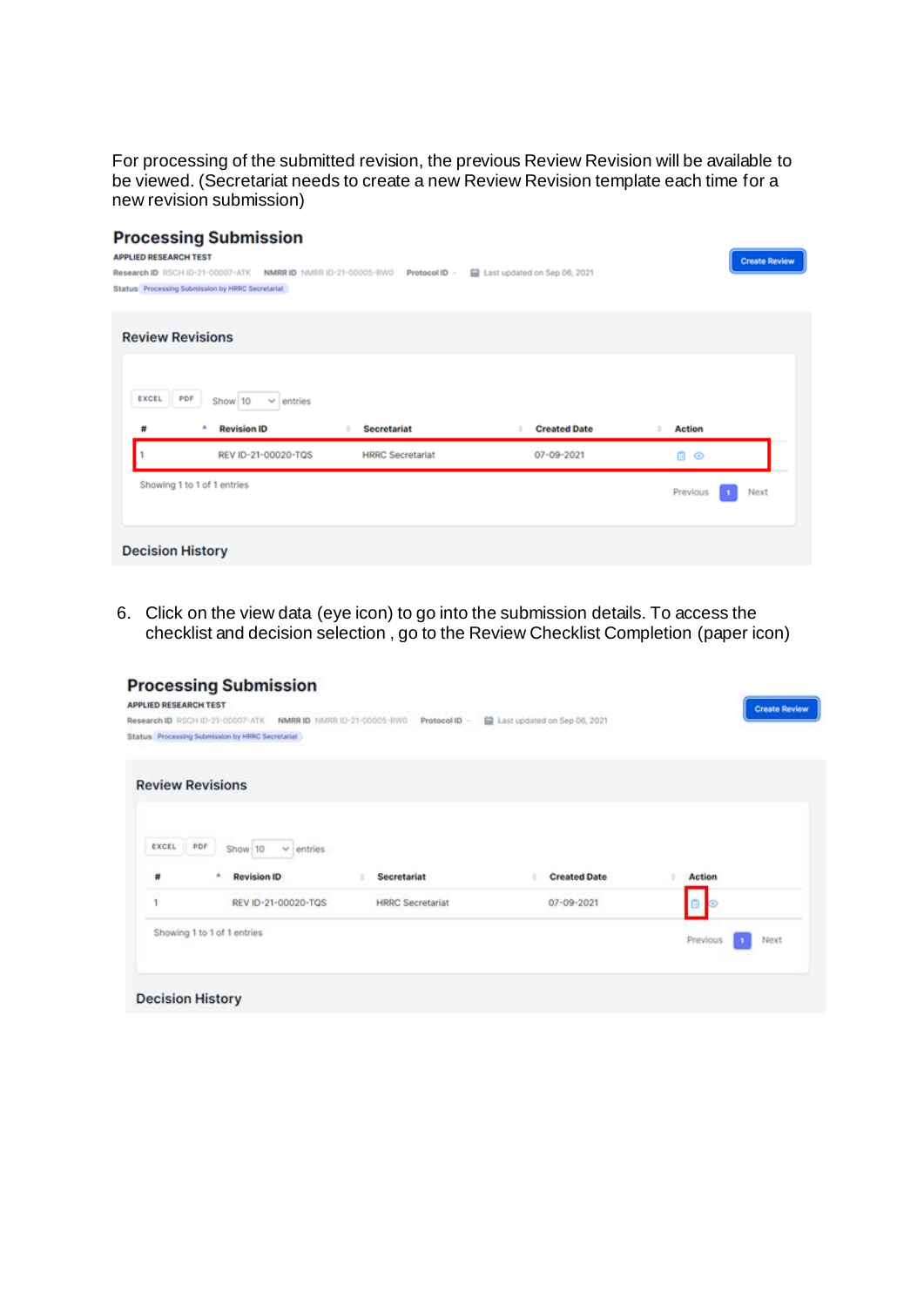7. Click on the "Assign Reviewer" to assign the reviewers for the submission.

| <b>Review Checklist Completion</b><br><b>APPLIED RESEARCH TEST</b><br>Research ID RSCH ID-21-00007-ATK NMRR ID NMRR ID-21-00005-RW0<br>Status Processing Submission by HRRC Secretariat |             | Protocol ID - | Last updated on Sep 06, 2021 |                             |                 | $\blacktriangledown$   |
|-----------------------------------------------------------------------------------------------------------------------------------------------------------------------------------------|-------------|---------------|------------------------------|-----------------------------|-----------------|------------------------|
| <b>Reviewers</b>                                                                                                                                                                        |             |               |                              |                             |                 | <b>Assign Reviewer</b> |
| CHECKLIST<br>и                                                                                                                                                                          | <b>NAME</b> |               | <b>RECOMMENDATION</b>        | DAY TO<br><b>ASSIGNMENT</b> | <b>END DATE</b> |                        |

8. Select the name of the reviewer and end date of the reviewing process, click add to insert the name of the reviewers

| .                 | <u>aannar Aannamanan</u>                                     |              |                 |                    |        |
|-------------------|--------------------------------------------------------------|--------------|-----------------|--------------------|--------|
| <b>Reviewers</b>  |                                                              |              |                 |                    |        |
| Select Reviewer * |                                                              |              | End Date *      |                    |        |
|                   | Dr Asyraf Syahmi Bin Mohd Noor                               | $\mathbf{v}$ | dd/mm/yyyy      |                    | $\Box$ |
|                   |                                                              |              |                 |                    | Add    |
|                   |                                                              |              |                 |                    |        |
| $\tilde{n}$       | NAME                                                         |              | <b>END DATE</b> |                    |        |
|                   |                                                              |              |                 |                    |        |
|                   |                                                              |              |                 |                    |        |
|                   |                                                              |              |                 | Cancel             | Save   |
|                   | REVIEW REPORT OF RESEARCH PROTOCOLS INVOLVING HUMAN SUBJECTS |              |                 | Nurainna Abd Majid |        |

9. Multiple Reviewers can be added during the assignment. To confirm the reviewers and to send email notification to the reviewer, click the "Save" button

| Select Reviewer *       |                                         |        | End Date * |                 |     |
|-------------------------|-----------------------------------------|--------|------------|-----------------|-----|
|                         | Dr Nik Nur Eliza Binti Mohamed          | $\sim$ | 20/09/2021 |                 | п   |
|                         |                                         |        |            |                 | Add |
| Ħ                       | <b>NAME</b>                             |        |            | <b>END DATE</b> |     |
| 1                       | Dr Mohd Azizuddin Bin Amir Shariffuddin |        |            | 2021-09-20      | m   |
| $\overline{\mathbf{2}}$ | Dr Nik Nur Eliza Binti Mohamed          |        |            | 2021-09-20      | Ŵ   |
|                         |                                         |        |            |                 |     |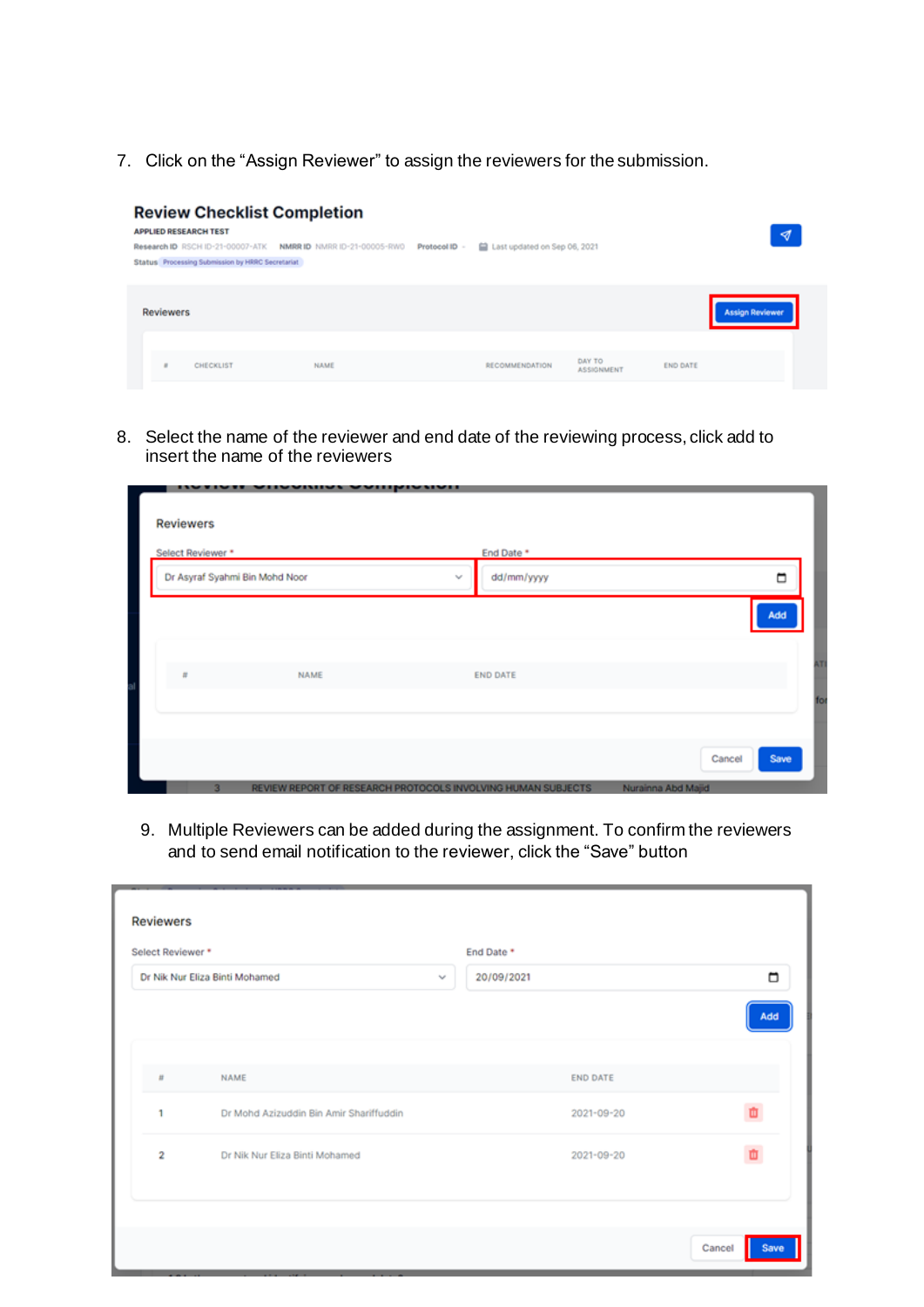10. Once the reviewer names are saved, a list will be displayed on the "Review Checklist Completion" page. Secretariat can change the decision by clicking the decision icon button on the top right of the page.

| <b>Review Checklist Completion</b><br><b>APPLIED RESEARCH TEST</b> |                                         |                                                                                  |                      |                              |                        |  |
|--------------------------------------------------------------------|-----------------------------------------|----------------------------------------------------------------------------------|----------------------|------------------------------|------------------------|--|
| Research ID RSCH ID-21-00007-ATK                                   | Protocol ID -                           |                                                                                  |                      |                              |                        |  |
|                                                                    |                                         |                                                                                  |                      |                              |                        |  |
| <b>Reviewers</b>                                                   |                                         |                                                                                  |                      |                              | <b>Assign Reviewer</b> |  |
| CHECKLIST                                                          | NAME                                    | RECOMMENDATION.                                                                  | DAY TO<br>ASSIGNMENT | END DATE                     |                        |  |
| HRRC PROTOCOL REVIEW                                               | Dr Mohd Azizuddin Bin Amir Shariffuddin |                                                                                  | o                    | 2021-09-20                   |                        |  |
| HRRC PIS/ICF REVIEW                                                | Dr Mohd Azizuddin Bin Amir Shariffuddin |                                                                                  | o                    | 2021-09-20                   |                        |  |
| HRRC PROTOCOL REVIEW                                               | Dr Nik Nur Eliza Binti Mohamed          |                                                                                  | o                    | 2021-09-20                   |                        |  |
| HRRC PIS/ICF REVIEW                                                | Dr Nik Nur Eliza Binti Mohamed          |                                                                                  | o                    | $2021 - 09 - 20$             |                        |  |
|                                                                    |                                         | NMRR ID NMRR ID-21-00005-RW0<br>Status Processing Submission by HRRC Secretariat |                      | Last updated on Sep 06, 2021 |                        |  |

- 11. The list of the assigned reviewer will appear on the front of the review revision page (the recommendation section will be emptied.) Click on the rocket icon button on the top right to assign a decision. A selection of decisions should be listed according to the following:-
	- Revision Required (if revision is required, an end date can be inserted to give a timeline to the investigator)
	- Reassignment to JPP NIH Secretariat
	- Reassignment to JPP CRC Secretariat
	- Undergoing Review by HRRC Reviewers
	- Processing Revision by HRRC Secretariat
	- Forwarded to MREC for Further Processing:
	- Forwarded to MREC Suggest For Exemption
	- Forwarded to MREC More than Minimal Risk Study
	- Forwarded to MREC For Further Processing
	- Forwarded to MREC Suggest for Approval
	- Forwarded to MREC Suggest For Disapproval

#### **Review Checklist Completion**

| <b>APPLIED RESEARCH TEST</b> | Status Processing Submission by HRRC Secretariat | Research ID RSCH ID-21-00007-ATK NMRR ID NMRR ID-21-00005-RW0 Protocol ID - | Last updated on Sep 06, 2021 |                             |                 | $\blacktriangleleft$   |
|------------------------------|--------------------------------------------------|-----------------------------------------------------------------------------|------------------------------|-----------------------------|-----------------|------------------------|
| <b>Reviewers</b>             |                                                  |                                                                             |                              |                             |                 | <b>Assign Reviewer</b> |
| $\mathbf{r}$                 | CHECKLIST                                        | <b>NAME</b>                                                                 | RECOMMENDATION               | DAY TO<br><b>ASSIGNMENT</b> | <b>END DATE</b> |                        |

End of Flow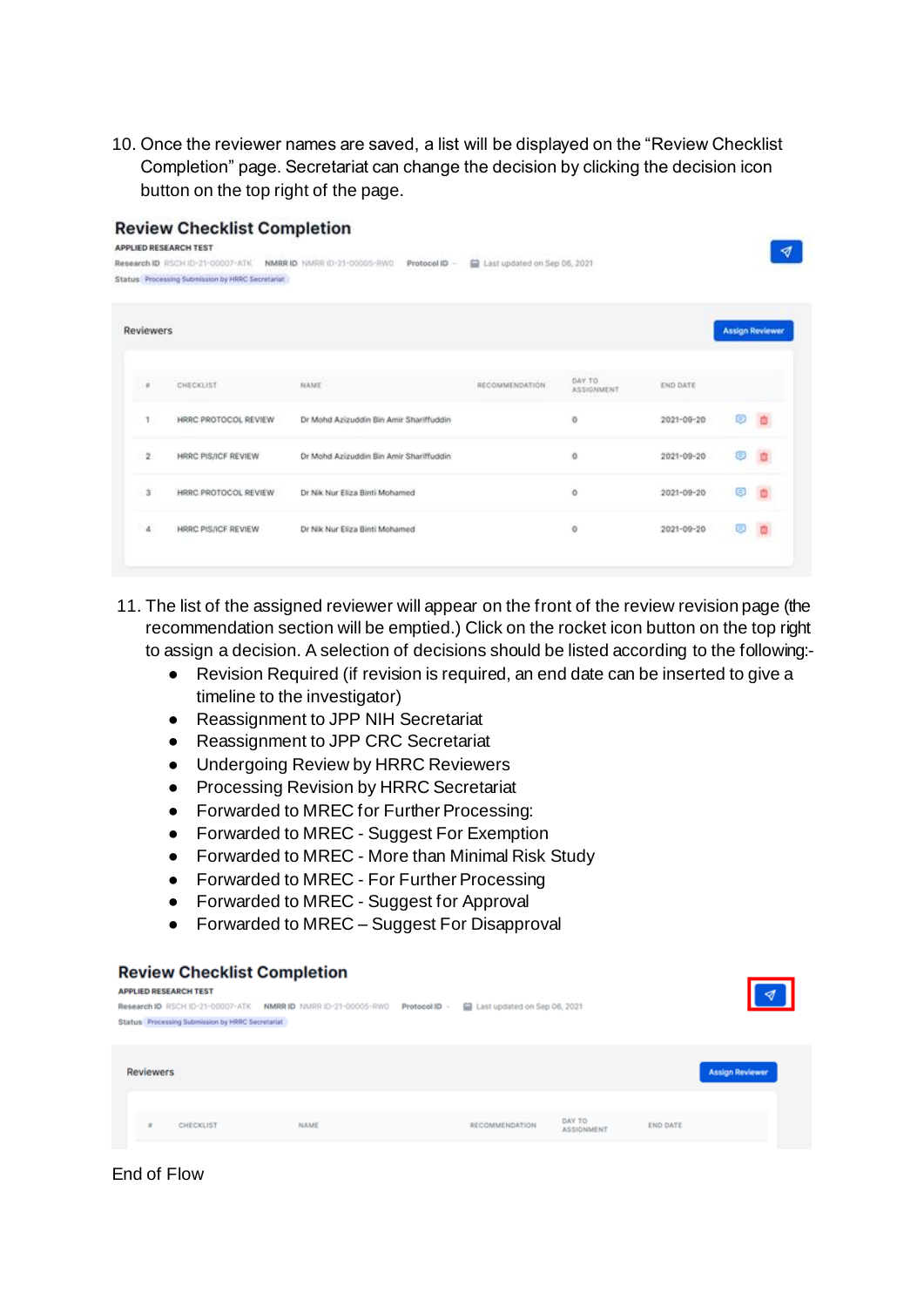#### **1.2 - Compilation of Comments and Checking of Review & Response**

1. Go to the Approval page located on the left side



2. Secretariat should be able to see all submissions under the assigned secretariat. Submission Status can be either "Undergoing Review by HRRC Secretariat, Revision Submitted to HRRC Secretariat". Click on the view data (eye icon) to go into the submission details. For compilation and further processing, go into the processing submission page by clicking the paper icon.

| Keyword<br>Search NMRR ID, Research ID or Title of the Submission |                                                    | <b>Status</b><br>Select All |                        | $\sim$        |
|-------------------------------------------------------------------|----------------------------------------------------|-----------------------------|------------------------|---------------|
| PDF<br>EXCEL<br>Show 10<br><b>Research ID</b><br>#<br>٠           | $\sim$<br>entries<br><b>NMRRID</b><br>Title        | ÷<br><b>Status</b>          | Day To Submission<br>٠ | <b>Action</b> |
|                                                                   | <b>Observational Testing</b><br><b>NMRR ID-21-</b> | Undergoing                  | 0                      | 000           |

3. Click on the view data (eye icon) to go into the submission details and to access the checklist and decision selection, click the Review Checklist Completion page (paper icon)

|              | <b>Review Revisions</b>          |                            |                     |        |
|--------------|----------------------------------|----------------------------|---------------------|--------|
| <b>EXCEL</b> | PDF<br>Show 10<br>$\vee$ entries |                            |                     |        |
| 带            | ٨<br><b>Revision ID</b>          | <b>Secretariat</b><br>٠    | <b>Created Date</b> | Action |
|              |                                  |                            |                     |        |
| ×            | REV ID-21-00019-EAC              | <b>JPP-CRC Secretariat</b> | 06-09-2021          | 0      |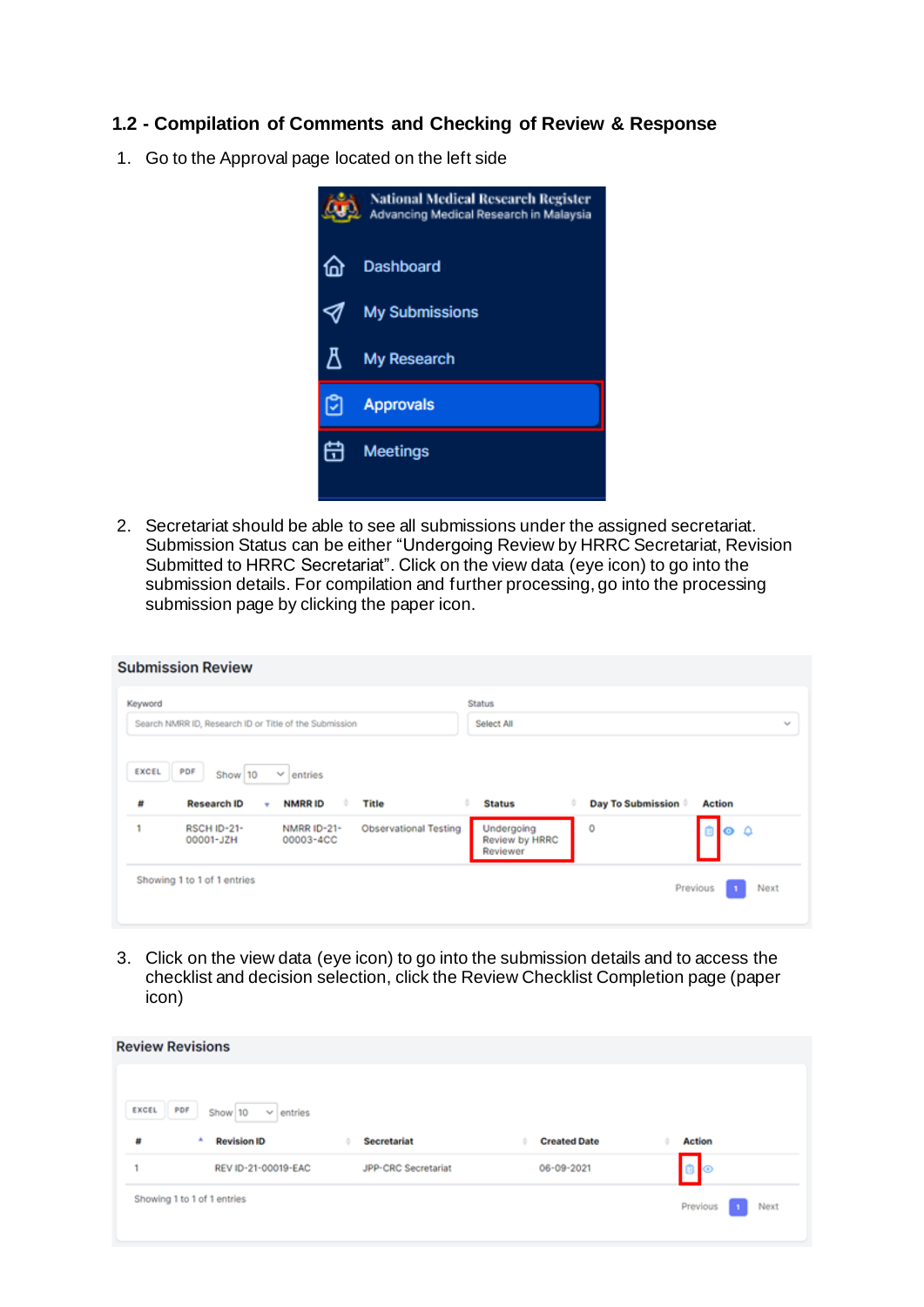4. On reviewer listing, click on the Reviewer comment icon to view individual reviewers' comment (this will appear once the reviewer has reviewed the submission and make a recommendation- individual comment.) Recommendation made by each reviewer will be displayed individually.

| <b>Reviewers</b>                           |                             |      |                                         |                |                                           |                 |                              | <b>Assign Reviewer</b> |            |
|--------------------------------------------|-----------------------------|------|-----------------------------------------|----------------|-------------------------------------------|-----------------|------------------------------|------------------------|------------|
|                                            | CHECKLIST                   |      | <b>NAME</b>                             |                | <b>RECOMMENDATION</b>                     |                 | DAY TO<br><b>ASSIGNMENT</b>  | <b>END DATE</b>        |            |
|                                            | <b>HRRC PROTOCOL REVIEW</b> |      | Dr Mohd Azizuddin Bin Amir Shariffuddin |                | Revision Required, Go back to Secretariat |                 | 0                            |                        | 2021-09-30 |
|                                            | <b>HRRC PIS/ICF REVIEW</b>  |      | Dr Mohd Azizuddin Bin Amir Shariffuddin |                | Completed Review, For MREC to Review      |                 | 0                            |                        | 2021-09-30 |
|                                            | HRRC PROTOCOL REVIEW        |      | Dr Nik Nur Eliza Binti Mohamed          |                | Revision Required, Go back to Secretariat |                 | ٥                            |                        | 2021-09-30 |
|                                            | <b>HRRC PIS/ICF REVIEW</b>  |      | Dr Nik Nur Eliza Binti Mohamed          |                | Revision Required, Go back to Secretariat |                 | 0                            |                        | 2021-09-30 |
|                                            |                             |      |                                         |                |                                           |                 |                              | <b>Assign Reviewer</b> |            |
| $\blacksquare$<br><b>Reviewers</b><br>LIST |                             |      |                                         |                |                                           | DAY TO          |                              |                        |            |
|                                            | PROTOCOL REVIEW             | NAME | Dr Mohd Azizuddin Bin Amir Shariffuddin | RECOMMENDATION | Revision Required, Go back to Secretariat | ASSIGNMENT<br>0 | END DATE<br>$2021 - 09 - 30$ | 匡                      |            |
| PIS/ICF REVIEW                             |                             |      | Dr Mohd Azizuddin Bin Amir Shariffuddin |                | Completed Review, For MREC to Review      | o               | 2021-09-30                   | ⊜                      |            |
|                                            | PROTOCOL REVIEW             |      | Dr Nik Nur Eliza Binti Mohamed          |                | Revision Required, Go back to Secretariat | $\circ$         | 2021-09-30                   | Θ                      |            |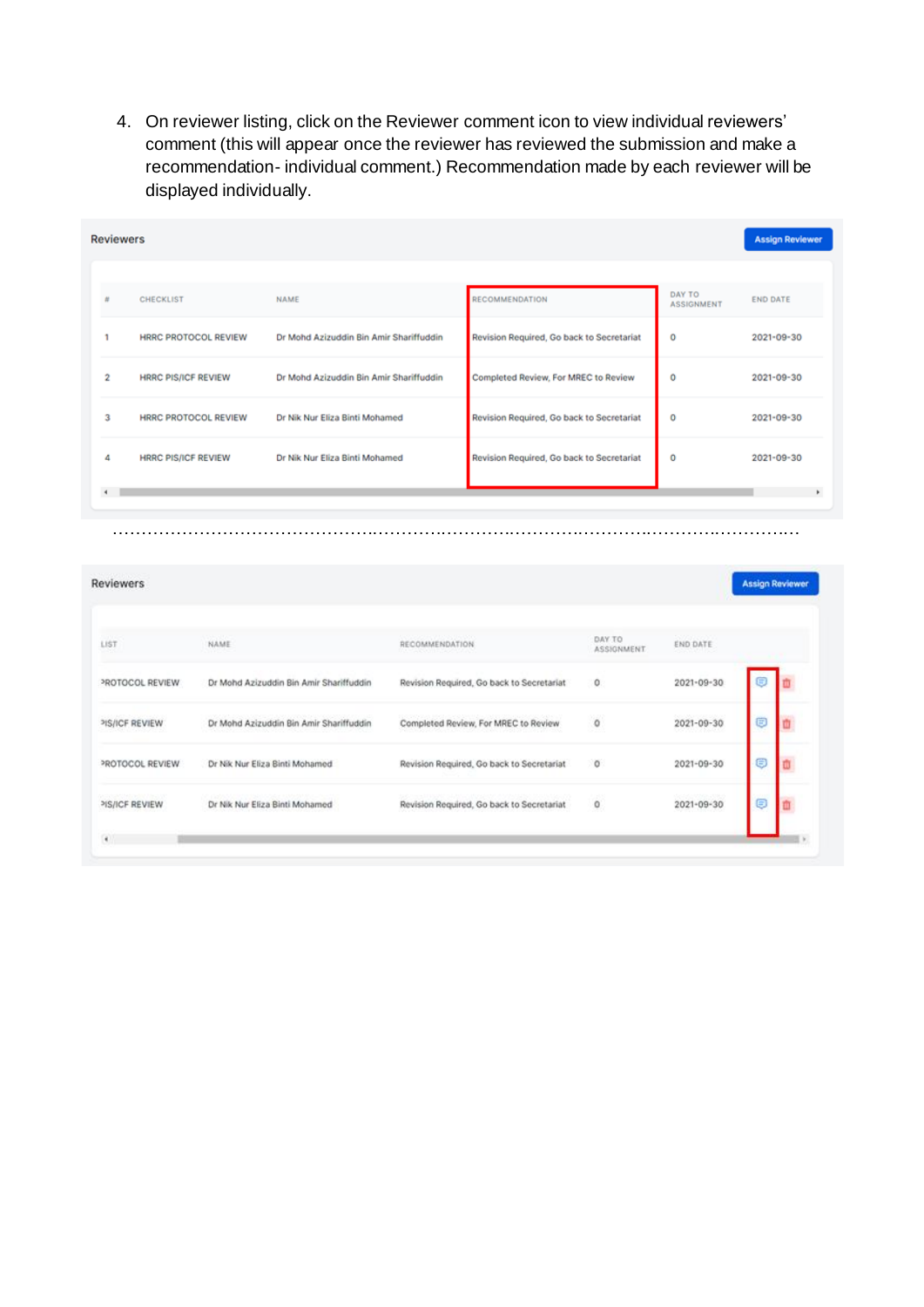5. Once reviewers have completed the review, compilation can be done by Secretariat. Secretariat first need to finalise the status of each item by clicking on the status dropdown to change the status of the checklist item

| <b>HRRC PROTOCOL REVIEW</b>                                                                                                                                                                                                                                   |                     |          |
|---------------------------------------------------------------------------------------------------------------------------------------------------------------------------------------------------------------------------------------------------------------|---------------------|----------|
| C Complete(33)<br>Not Complete(0)<br>All(33)<br>$\bigcirc$ No(0)<br>Not Relevant(0)<br>$\bigcap$ Yes(O)<br>$\bullet$                                                                                                                                          |                     |          |
| DATA                                                                                                                                                                                                                                                          | <b>STATUS</b>       | COMMENTS |
| <b>Background/Literature Review</b>                                                                                                                                                                                                                           |                     |          |
| 1.1 is study title appropriate?                                                                                                                                                                                                                               | Complete.<br>$\sim$ | o<br>⊜   |
| 1.2 Is there a protocol identifying number and date?                                                                                                                                                                                                          | ö<br>Complete       | o<br>⊜   |
| 1.3 Is the name and institution of investigator/s stated?                                                                                                                                                                                                     | Complete<br>v.      | O<br>Θ   |
| <b>General Information</b>                                                                                                                                                                                                                                    |                     |          |
| 2.1 Is the literature review complete with sufficient information on the disease or medical condition studied, health<br>issues addressed, the intervention/drug/device, previous findings of similar studies, methodologies used by similar<br>studies, etc. | Complete<br>v.      | 8<br>Q   |
| 2.2 In these on concertable section of the notantial benefits, of the strutu2                                                                                                                                                                                 |                     | en en    |

#### 6. Then the compilation is performed by clicking on the comment icon as shown.

| <b>Justification</b>                                                                                                                                                        |                     |   |   |
|-----------------------------------------------------------------------------------------------------------------------------------------------------------------------------|---------------------|---|---|
| 1) (Is the rationale/justification for the study clearly stated in the context of present knowledge?)                                                                       | Not Complete $\sim$ | ⊜ | Q |
| 2) (Does the project address important/relevant scientific/public health issues?)                                                                                           | Not Complete $\sim$ | ⊜ | Q |
| 3) (Will the proposed research contribute new knowledge in the subject area?)                                                                                               | Not Complete $\sim$ | ⊜ | Q |
| <b>Objectives</b><br>(Are the objectives and/or hypothesis clearly stated and realistic<br>(Specific, Measurable, Achievable, Resourced within the project and Time bound)) | Not Complete $\sim$ | ⊜ | Q |
| <b>Expected Outcome and Output</b><br>(What are the intended outputs and outcomes?)                                                                                         | Not Complete $\sim$ | ⊜ | Q |

**Stakeholder**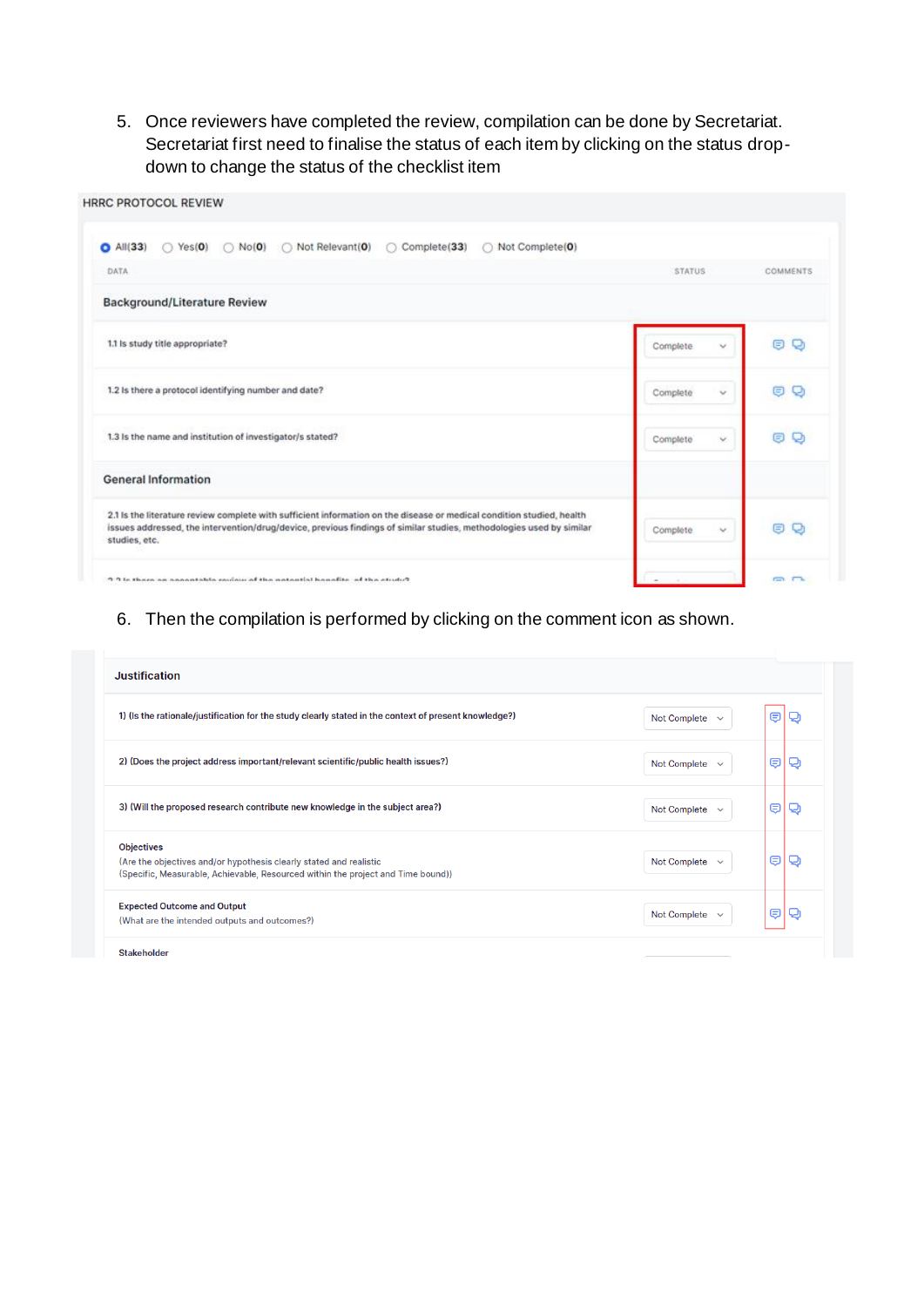7. This icon will show all the comments done by each individual reviewer inside the comment box. Secretariat will be able to edit the comments and finalise the comment given in the comments box. Additional sentences and comments can be inserted by the secretariat at this stage. Click the "comment button" to enter the final compilation comment (this is the comment investigator will be able to see during the revision)

| Comments            |        |         |          |              |
|---------------------|--------|---------|----------|--------------|
| add more literature |        |         |          |              |
| complete            |        |         |          |              |
|                     |        |         |          |              |
|                     |        |         |          |              |
|                     |        |         |          |              |
|                     |        |         |          |              |
|                     |        |         |          |              |
|                     |        |         |          |              |
|                     |        |         |          |              |
|                     |        |         |          |              |
| Project Team        |        |         |          |              |
| <b>Comments</b>     |        |         | $\times$ | $ete \sim$   |
| Add a comment       |        |         |          |              |
|                     |        |         |          |              |
|                     |        |         |          | $ete \sim$   |
|                     |        |         |          |              |
|                     |        |         |          |              |
|                     |        |         |          |              |
|                     |        |         |          | ete $\vee$   |
|                     |        |         |          | $ete \sim$   |
|                     |        |         |          |              |
|                     |        |         |          | $ete \sim$   |
|                     |        |         |          |              |
|                     |        |         |          |              |
|                     |        |         |          |              |
|                     |        |         |          | $ete \sim$   |
|                     |        |         |          |              |
|                     |        |         |          | $ete \sim$   |
|                     | Cancel | Comment |          | $etc$ $\vee$ |